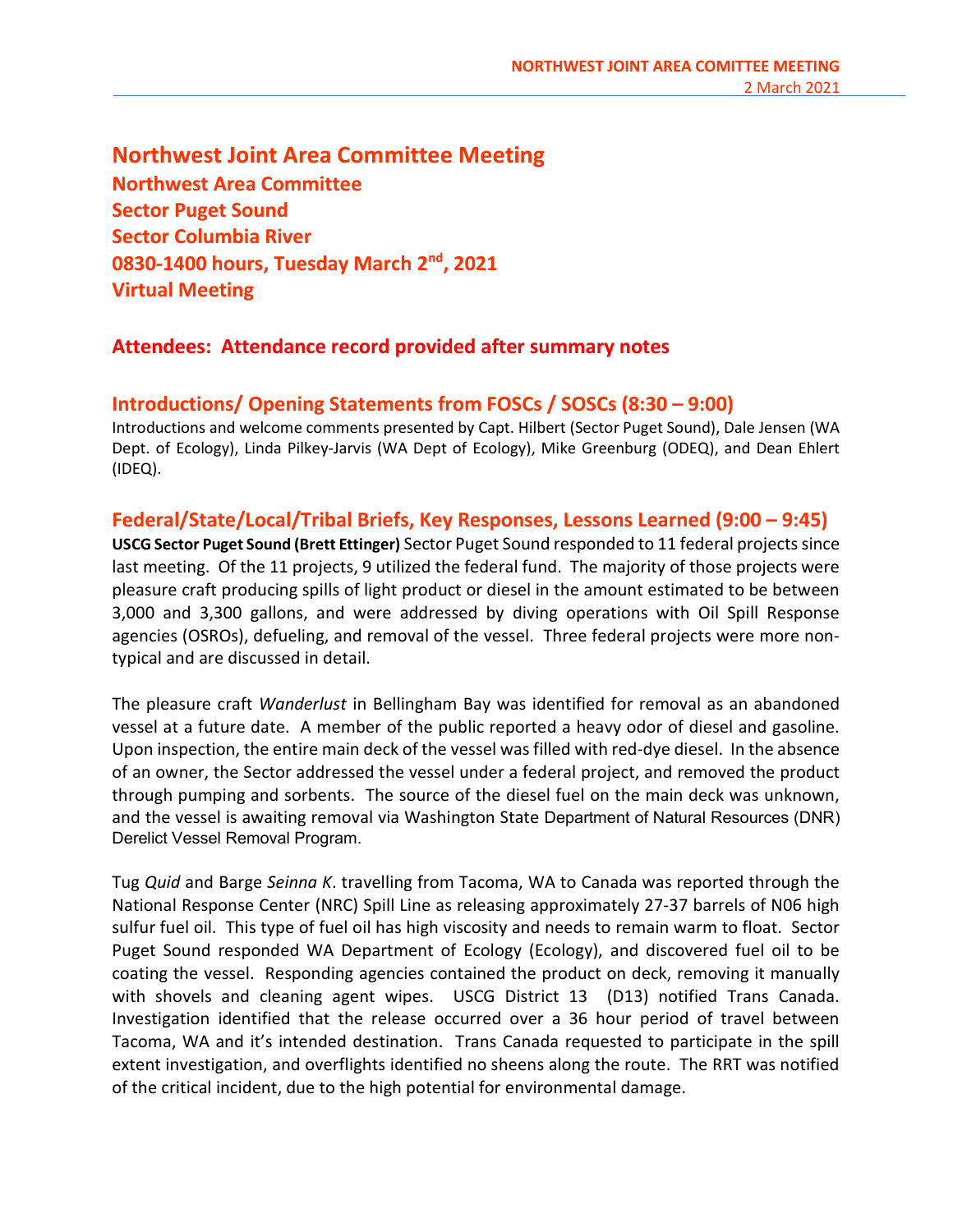The Aleutian Falcon Vessel Fire at Hylebos Marina in Tacoma, WA involved 48,600 gallons diesel, 9800 pounds ammonia, and two chlorine cylinders. The four-day response included Unified Command, and WA Ecology and EPA performed community air monitoring.

Other actions by Sector Puget Sound included the Datum Triumph Project, headed by USACE/USCG/NOAA/NDR to remove abandoned vessels. The Datum Triumph Project identifies abandoned vessels before storms arise, so that the vessels can be tracked and removed more easily should they break loose after the storm. Spot trackers are placed on board abandoned and derelict vessels. The spot trackers have a 3-month broadcast shelf life, which tags the vessels for future removal.

EPA Region 10 Emergency Response Section (Stephanie Wenning, EPA ER Section Chief) - Stephanie Wenning is now the ER Section Chief in EPA Region 10. Ms. Wenning's past emergency response roles have been in EPA Region 3 and at EPA Headquarters. EPA received a total of 794 NRC reports: 630 were oil, 59 hazardous materials, and 105 were classified as "other" (e.g., sewage). Notable responses included Klamath Falls Motel Mercury Response and the SPI Fire Response.

The Klamath Falls Motel Mercury Response in Klamath Falls, OR initially occurred on 21 November 2020, when a guest of the motel spilled elemental mercury in one of the guest rooms. Oregon Poison control notified several agencies, including ODEQ. The motel owner hired a cleanup contractor, but concerns over the spill referred EPA to further investigate the site on 8 December 2020. EPA FOSCs responded with screening at potential locations of impact, and determined the need for further cleanup of the motel room. The cleanup was completed on 12 December 2020 after removal of the carpet and decontamination of furniture in the room.

The SPI Fire Response in Lakewood, WA occurred on 14 January 2021, when a warehouse storing various chemicals caught fire. Local fire and hazmat teams initially responded, and Pierce County Hazmat contacted EPA requesting community air monitoring assistance. Chemicals stored in the warehouse used to produced polyurethane/polyurea hybrid coating/elastomer created a concern for hydrogen cyanide. EPA performed air monitoring for particulates and VOCs, and the fire was extinguished after several hours. No community air impacts were detected.

Washington Dept. of Ecology (Ecology) (Dave Beyers, SOSC) – Drug lab response increased significantly, as did herbicides and chemicals from illegal marijuana labs. Responses in the State of WA totaled 4,394 over the past 12 months: 2,979 oil, 1,175 hazmat, 101 vessel incident, 34 vessel spill, and 105 drug lab. Notable responses included the Aleutian Falcon Vessel Fire Response and the Casey Pond Overturned Dredge Response.

The Aleutian Falcon Vessel Fire Response occurred from 17- 22 February 2021. Tacoma Fire Department responded to a vessel fire at the Hylebos Marina in Tacoma, WA. The burning vessel contained 48,000 gallons of diesel, 9800lbs of ammonia, and chlorine cylinders. Ecology and EPA performed community air monitoring for particulates, ammonia, chlorine, and VOCs. Drones produced useful aerial infrared photos during the response. Tacoma Fire Department transitioned the response to Unified Command.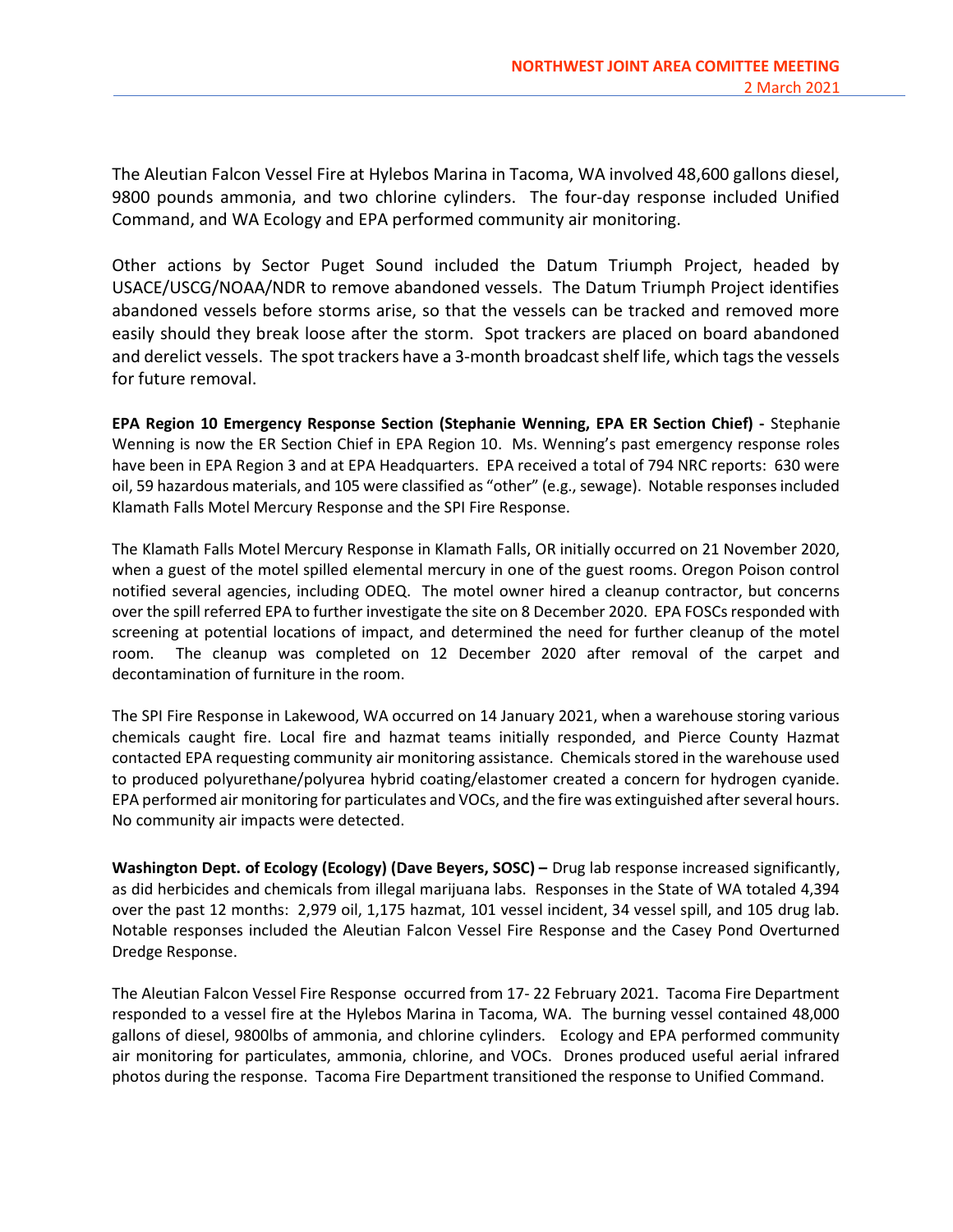The Casey Pond Overturned Dredge Response occurred on along the Columbia River in Burbank, WA on 28 January 2021, when a dredging vessel owned by Clean Harbors became caught in the current and overturned. Clean Harbors responded by de-fueling and up righting the vessel. The strong current and difficult access were challenges to the response, and the area included significant Tribal resources at risk. Tribal engagement with the Yakama and Colville Tribes resulted in quick feedback and deployment of a cultural resource observer on scene. Unified Command consulted with USFWS and NWR trustees. The volume of fuel spilled was initially underestimated at 150 gallons, as a more accurate estimate of 300 gallons was observed as the response continued. Media coverage of the fire was light, likely due to it starting in the middle of the night and the shortening of news cycles in recent years.

Idaho Dept of Environmental Quality (Dean Ehlert, SOSC) – IDEQ responded to 217 hazmat events over the past 12 months: 148 were petroleum related, and a significant number were explosive devices. IDEQ would like to recognize and thank Steve Gorski.

Oregon Dept. of Environmental Quality (Mike Greenburg, SOSC) – Oregon highlights two significant response successes over the past 12 months: Highway 22 Tanker Crash, Umatilla Pipeline Response, and the 2020 Oregon Wildfires.

The Highway 22 Tanker Crash occurred on 16 February 2020, spilling a combination of gas and diesel fuel near the North Santiam River. The spill impacted drinking water and salmon resources, causing ESA Section 7 Consultation. Challenges included the closure of a major road travel artery, cold weather, and remote location of the incident. A similar incident near the same location in 2017 provided helpful experience for the response. Hard and sorbent boom, paired with deep excavation of the impacted soil enabled responders to have the highway re-paved in 5-days, with an environmental impact of 1 dead salmon.

The Umatilla Pipeline Response occurred when flooding in Eastern Oregon exposed a buried Marathon pipeline at the Umatilla River Crossing. The pipeline was used for the transportation of diesel, jet fuel, and gasoline. The pipeline did not break, but Marathon, PHMSA, Tribes, and EPA staged equipment and prepared resources to respond to a potential break. The pipeline was re-buried to a depth of 30 geet below ground after the flooding.

Oregon would like to thank EPA and other state agencies for the strong support of Oregon during the 2020 wildfires.

# Presentation: Custer BNSF Derailment (presented by Dave Beyers and Jase Brooks, WA Dept. of Ecology, 0945-1045 hours)

Summary Notes: A BNSF train derailed on 22 December 2020 near Custer, WA, causing 10 cars to derail, and two cars containing Bakken crude oil to breach and ignite. The initial response included local fire departments, Whatcom Emergency Management, Ecology, EPA, BNSF, and the FBI. Response actions included firefighting, removal of oil, and worker safety/community air monitoring, and domestic water sampling. The track was re-built and operational by 0400 hours on 24 December 2020, and the emergency phase of the response completed on 26 December 2020. Excavation of impacted soil was completed on 7 January 2021. The project transitioned to Ecology's Toxic Cleanup Program in February 2021, with the installation o groundwater wells and air sparging/bio-vent natural attenuation.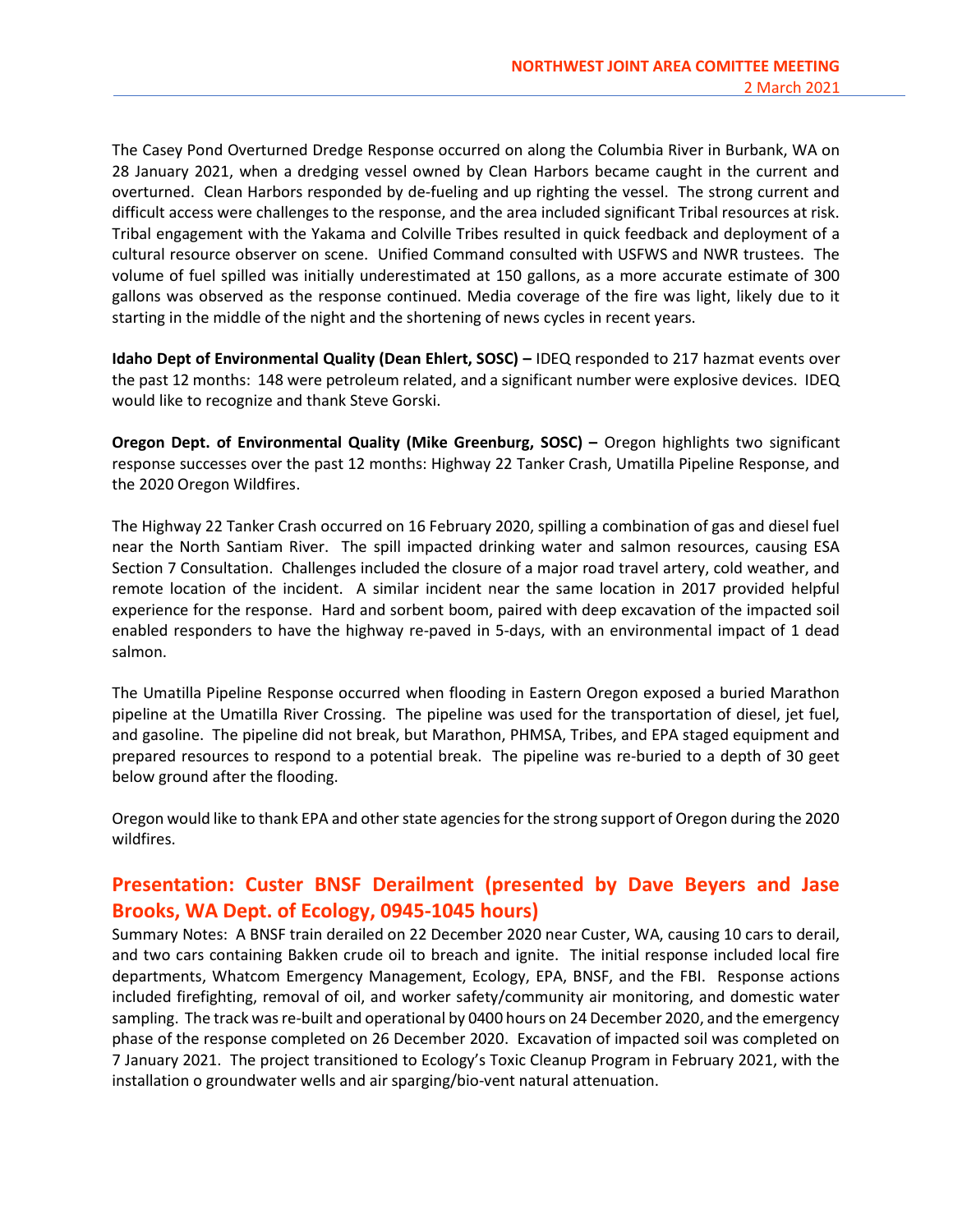Response actions included significant potential for cultural resources at risk, and communication with Tribes was necessary and urgent. The holiday timeframe, the virtual location of the Tribal Liaison, and a separate derailment outside the Region were challenges. While Tribal representatives arrived on scene during the emergency phase of the response, Ecology identified several lessons learned to improve communication with Tribes: improving contact information for Tribal member contacts, and a need to expedite the Liaison Unit and tribal coordination specials role.

#### A summary of Commentary and Questions Follows

Comments – Whatcom County has offered to do the After Action Report. Improving Tribal contact information will be discussed at the next Tribal Engagement Subcommittee meeting.

### BREAK 1045-1100 hours

# Virtual ICS – Lessons Learned and Best Practices (presented by Josie Clark, EPA PSC, 1100-1145 hours)

Summary Notes: The Oregon Wildfires began on 7 September 2020, severely impacting eight counties within the state, burning over 1 million acres, impacting over 2,300 properties, and causing 9 fatalities. EPA enacted a hybrid model for response with personnel deployed to the scene and supporting virtually via Microsoft Teams. EPA activated an initial IMT and water quality subject matter experts (SMEs). Operations included assessment/removal/disposal of household hazardous waste (HHW), installation of runoff mitigation measures, deployment of a water quality SME to support the Erosion Threat Assessment Team (ETART), and technical assistance on sustainable disaster recovery. FEMA activated ESF-10 on 13 September 2020, and EPA stood up virtual ICS by 1 October 2020. Benefits of virtual ICS via Microsoft Teams software included: ease in document collaboration, improved visibility across IMT work products and chat conversations, speed and ease of ICP communication huddles, and the ability to leverage help nationally while managing Covid exposure risk. Challenges included: lack of comradery, limited situational awareness, separation of the REOC and the IMT, driving meeting efficiency in the absence of non-verbal queues, and balancing work and family. A general formula for success would be using MS Teams for document management, paired with an in-person IMT.

#### A summary of Commentary and Questions Follows

WhiteBoard integrates with teams, and has been used on multiple drills. State agencies and contractors worked in the virtual MS Teams ICS along with EPA, but permissions were challenging.

## Virtual ICS – Lessons Learned and Best Practices (presented by Tim Lupher, USCG, 1100-1145 hours)

Summary Notes: Virtual ICS presents several challenges, including the initial setup of the platform/permissions/channels/chat/document sharing. Exercises take weeks of industry time to prepare, and during real events, users will likely have to set up the platform quickly in the early stages of response. It is highly recommended to practice with the platform and test permissions in the planning phase. Several positions should be staffed to a greater level when operating virtually, including: Documentation Unit, Situation Unit, and deputy positions. It is important to keep up with chat rooms, files, and ICS forms when operating virtually. Benefits of a virtual ICS are that experts can be consulted much more quickly than in real world scenarios.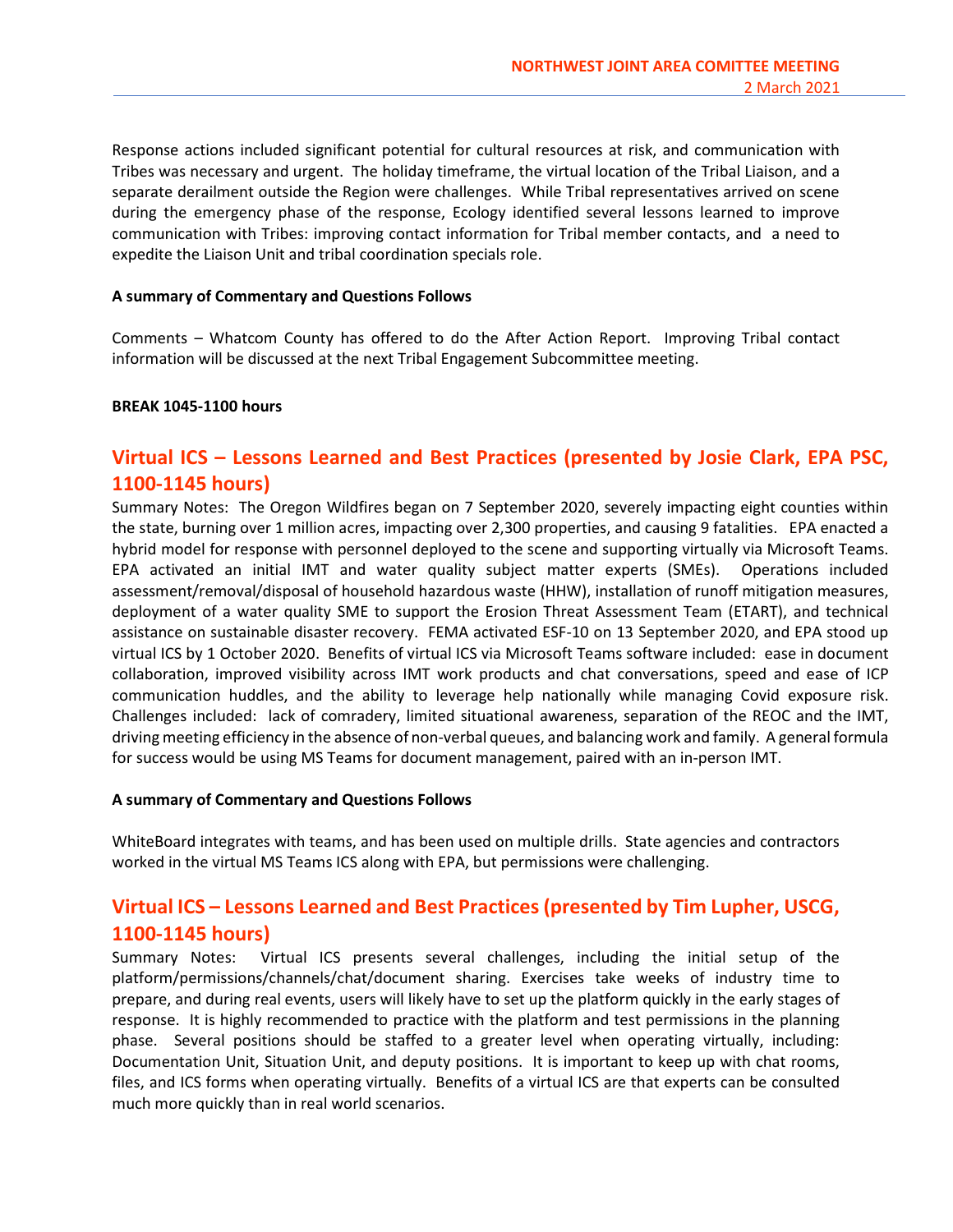### A summary of Commentary and Questions Follows

The Homeland Security Information Network (HSIN) could be used in place of MS Teams. Observations shared were that HSIN is an administratively effective platform, but MS Teams is a more assessable, user friendly platform for communicating.

# Virtual ICS – Lessons Learned and Best Practices (presented by Nic Winslow, BNSF, 1100-1145 hours)

Summary Notes: BNSF utilized MS Teams and TRG IAP software during the WCD Drill, with a hybrid of onsite and virtual ICS. Software training and setup of Channels before the drill is key to success. A tech support group is key to success. Strong Documentation Unit and Situation Unit positions are required, as well as good GIS and presentation skills. The Sit Unit must be able to set up map displays and plans quickly. The Doc Unit needs to test sharing processes for ease of access to draft and approve documents. During an exercise, staff is needed to monitor injects. Benefits to a hybrid model of drills are: travel costs are reduced significantly, remote evaluators can participate and observe easily, and common operating procedure is improved because GIS maps and event summary details can be shared easily.

### A summary of Commentary and Questions Follows

Storyboards showing where the group is in Planning P and meeting times are helpful in reminding people about meetings schedules. An increased number of deputies is also helpful, especially in the Command Cadre. Group text messages can remind people of meeting times. Some real-world responses could benefit from a virtual ICS if they are in remote locations. For exercises, the SIMCELL should have their own channel, and send out injects through chats.

## Updates on NW Area Planning Body and Plans (presented by Linday Pilkey-Jarvis, Ecology, and Trish Jantzen, USCG, 1145-1200 hours)

Summary Notes: The process of planning reorganization within the NWAC began when Coast Guard Sectors determined the need for separate maritime area ACPs, independent of the NWACP. This need arose from the standardization requirement set forth by USCG Headquarters. Plans previously captured in the NWACP are now divided into 1.) NWACP (inland areas of WA and OR) 2.) Idaho and Tribal Lands have separate plans, which work with the NWAC inland areas, 3.) Sector Puget Sound ACP (marine area), and 3.) Sector Columbia River (marine area). A graphic is currently in development to aid in explaining the changes.

#### BREAK 1200-1300 hours

## Non-floating Oil - Changes in Industry Plans and GRPs (presented by Matt Bissell, Ecology, 1300-1330 hours)

Summary Notes: WA Dept. of Ecology is planning for non-floating oil responses. The approach is to identify areas and resources which could potentially be affected by non-floating oils. The NWACP, GRPs, API manuals, USCAT manual, and case studies are all tools that can help determine how oil-s may become non floating and which resources it could affect. Multiple factors and circumstances determine how oils can become non-floating. Sinking oils are those which sink to the bottom immediately. Submerged oils are those which may have varying buoyancy. Ecology maintains an Oil Spills 101 website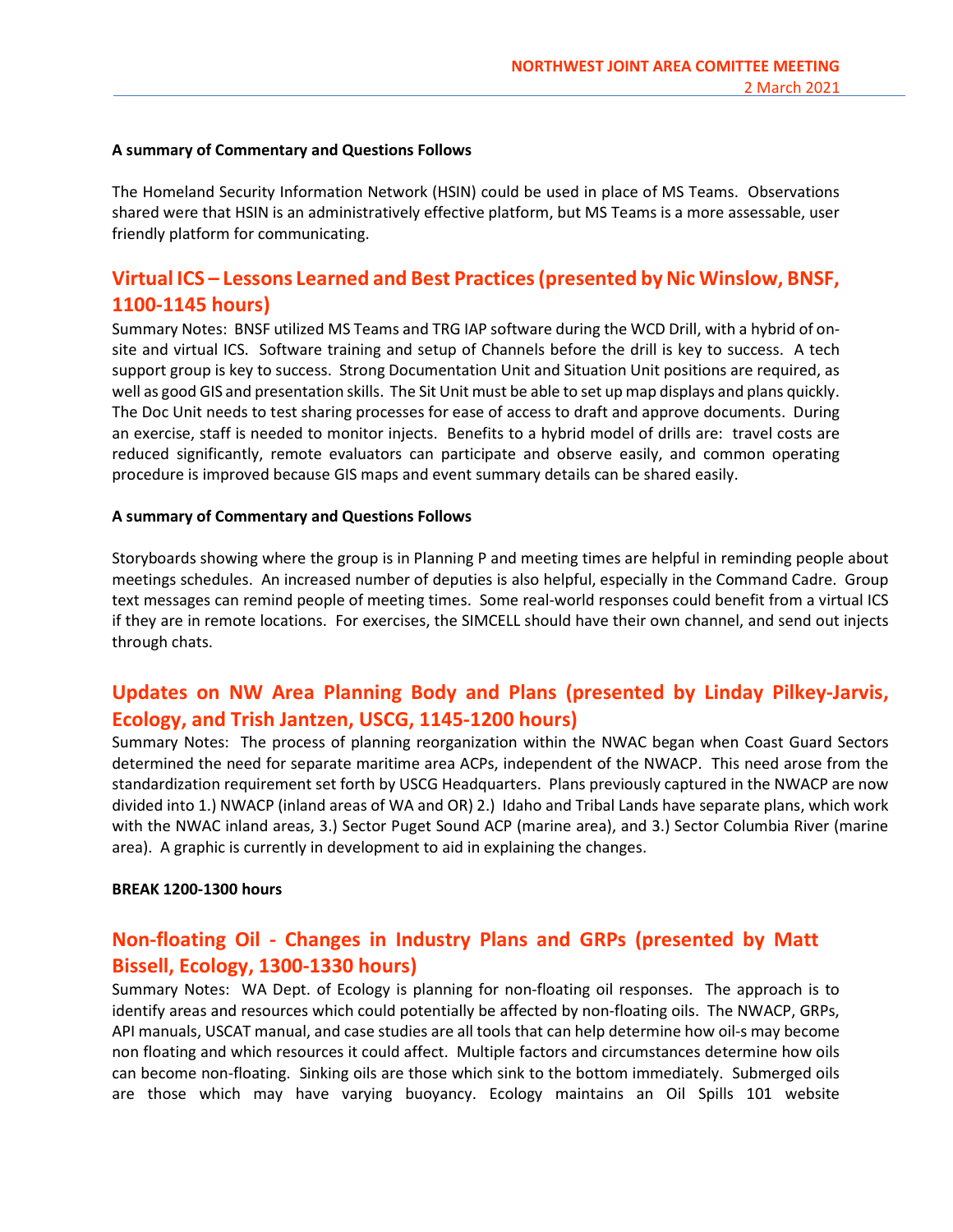https://www.oilspills101.wa.gov/ , which contains a non-floating oils blog, links to the NWACP, and the GRPs. GRPs are updated every 5 years, and are now in a user-friendly interactive format. The GRPs marked with a "NFO Update" tag have been updated to reflect the non-floating oil response measures. The GRPs can be viewed on the internet at https://www.oilspills101.wa.gov/northwest-area-contingencyplan/geographic-response-plans-grps/list-of-geographic-response-plans/

## Improving Oiled Wildlife Response in the Pacific Northwest (presented by Sonja Larson, Ecology, 1300-1330 hours)

Summary Notes: WA Dept. of Fish and Wildlife and WA Dept. of Ecology have made several measures to improve response to oiled wildlife. Requirements of contingency plan holders include 1.) establishing contract agreements for wildlife response equipment and personnel, and 2.) planning for all phases of wildlife response. Phases of wildlife response are: Assessment/Recon, Search/Recovery, Stabilization, Rehabilitation, Conditioning, and Release. Chapters of the NWACP provide response tools that can assist with wildlife response. Deterrent tools that drive wildlife away from spilled oil are required to arrive on scene within 12 hours of spill notification. Requirements regarding wildlife rehabilitation facilities and equipment are also in place. Plan holders must maintain contractual agreements with Wildlife Response Service Providers, trained professionals that support wildlife response activities in the ICP and in the field.

# Agency Legislative Updates, Initiatives, and Trainings (Federal and State Agencies, 1330-1400 hours)

Washington Dept. of Ecology (Dale Jensen) - Ecology recently adopted a rule on expanding oil transfer notifications, which applies to facilities receiving crude oil by rail, and to pipelines; and rail transportation is not regulated by this rule. The rule goes into effect 5 March 2021. This rule expands our advanced notice of transfer information to include type and vapor pressure. It will also expand our biennial notice requirements for pipelines that transport crude oil through the state to include, gravity, and the type of crude oil, and will describe how required information will be provided to the Utilities and Transportation Commission. This will give responders a good local picture, and will give a statewide picture of crude oil movements throughout the state. We are also planning two workshops during 2021: (1. A Non-Floating Oil Response workshop to be held virtually, scheduled for June 16-17, and 2.) Oiled Marine Mammal Workshop held virtually in September. Ecology is writing an after-action report for the BNSF worst case drill that happened in 2020, which provided lessons learned on the Middle Columbia River GRPs.

Oregon Dept of Environmental Quality (Wes Risher) – The 2020 wildfires in Oregon, COVID-19, and a recent winter storm are all events that have caused substantial interest in Emergency Response and Emergency Preparedness this legislative session. Numerous bills have been introduced and are gaining substantial support. In addition to responding to legislative request, Oregon DEQ will be presenting our High Hazard Rail rule making later this month to our Oregon Environmental Quality Commission for adoption. This rule making is in response to legislation that was passed in 2019. We look forward to transitioning to the work that is before us in High Hazard Rail contingency planning.

Idaho Dept. of Environmental Quality (Dean Ehlert) - Earlier this year, the Idaho Office of Emergency Management contacted IDEQ requesting input on potential GRP development priorities in areas along the Kootenai River. IDEQ recommended the development of a GRP for the Kootenai River be a priority for this year. BNSF had a train derailment that went into the Kootenai River in January 2020.